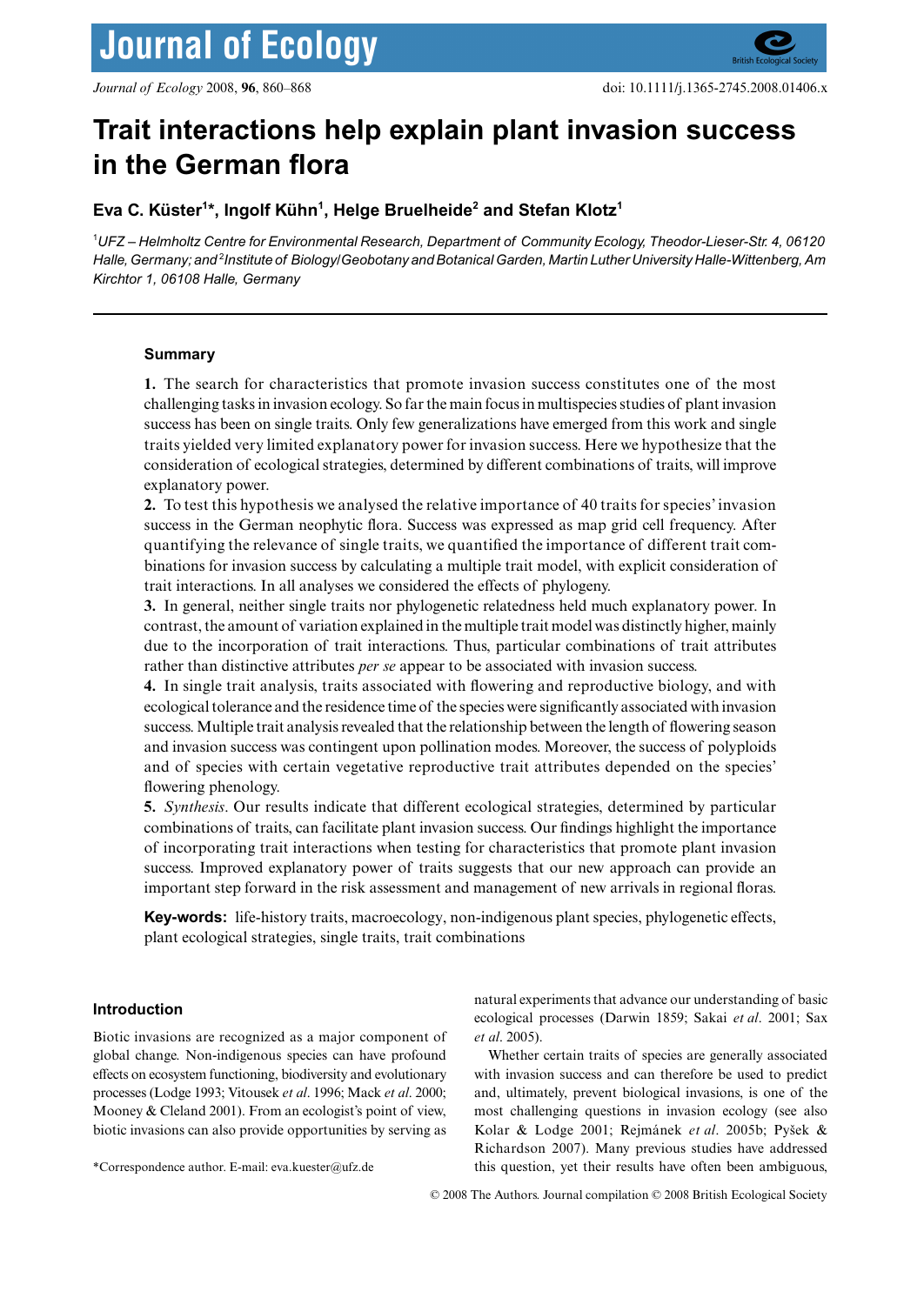and only few traits have consistently been found to correlate with invasion success (Williamson 1999; Mack *et al*. 2000; Kolar & Lodge 2001; Lloret *et al*. 2004; Cadotte *et al*. 2006a; Herron et al. 2007; Pyšek & Richardson 2007).

It is likely that some of the inconsistencies are caused by the use of different conceptual and methodological approaches. The conceptual approaches applied to study plant invasion success are based on different species comparison groups (non-indigenous with natives, within the non-indigenous in the target region and within the non-indigenous from a particular source region). Hence, they focus on different stages of the invasion process and answer slightly different questions (see Hamilton *et al*. 2005; Pysek & Richardson 2007 for details). Furthermore, there is clearly a need for more standardized trait correlation analyses that use full species lists and account for a potential bias due to phylogenetic relationships (Cadotte *et al*. 2006a). However, a few recent studies have addressed these issues (see e.g. Hamilton *et al*. 2005; Lloret *et al*. 2005; Cadotte *et al*. 2006a and references therein; Cadotte *et al*. 2006b), with some also taking account of other covariates such as residence time or habitat. Although statistically significant relationships emerged, low explanatory power of traits seems to be quite characteristic.

Another reason for the lack of generalities and explanatory power of previous trait correlation studies may be that they too narrowly focused on the role of single traits. Plant traits are not independent from each other, but are known to vary, correlate and trade-off, due to environmental conditions, evolutionary history and biophysical constraints (Westoby *et al*. 2002; Reich *et al*. 2003; Westoby & Wright 2006). Recurrent patterns of trait combinations can be observed and different sets of trait combinations have already been conceptualized to different plant ecological strategies (see e.g. Westoby 1998; Grime 2002). If different ecological strategies can support invasion success, then we should thus expect particular trait combinations – rather than single traits – to correlate with invasion success. In statistical terms, we expect that trait interactions explain a substantial amount of variation in invasion success.

To test this hypothesis we analysed the relationships between 40 traits and plant invasion success in Germany. We focused on naturalized species to determine trait correlates influencing the invasion stage from establishment to spread. The traits investigated covered a wide range of plant morphology, life-history and biogeography. After quantifying the relevance of single traits we determined the importance of particular trait combinations by performing a multiple trait analysis with explicit consideration of trait interactions. In all analyses we disentangled the effects of phylogeny and determined their relative importance for invasion success.

#### **Methods**

#### DATA

Neophytes are defined as plant species introduced after 1500 (see Richardson *et al*. 2000; Kühn & Klotz 2002). We considered species as naturalized if they were able to maintain self-sustaining populations without direct human intervention (Richardson *et al*. 2000). As a measure of invasion success we used the species' geographical distribution in Germany, as given by the number of occupied grid cells. Presence/absence information per grid cell with  $10'$  longitude  $\times$ 6′ latitude (*c*. 130 km2 ) was available from FLORKART, a data base of the German Network for Phytodiversity, maintained at the Federal Agency for Nature Conservation [\(http://www.floraweb.de\).](http://www.floraweb.de) The records in the data base were derived from regional mapping schemes and range from the 19th century up to 2001. In the data base three periods refer to the time of recording: before 1950, from 1950 up to 1979 and after 1979. In some regions a considerable amount of data was compiled before 1980 and sufficient data since 1980 is lacking. To have the most comprehensive coverage for Germany we therefore used all records from 1950 onwards to count the grid cell frequency of species. The whole area of Germany is covered by a total of 2995 cells.

Explanatory variables (see Table S1 in Supplementary Material) covered genetics, morphology, flowering phenology, floral and reproductive biology, life strategy, geographic range, introduction history and habitat range in Germany. Data were derived from the BIOLFLOR data base (Klotz *et al*. 2002). In addition to the traits available in BIOLFLOR we constructed a composite trait, which indicates the potential of single individuals to reproduce with seeds. The trait follows the idea that in colonizing species the likelihood of establishment should be greater for self-compatible than for self-incompatible or dioecious species (Baker 1955, 1967) and was derived from dicliny, self-incompatibility, type of apomixis and pollen vector. It comprises values from 1 to 4 with increasing potential for independent reproduction with seeds.

The set of explanatory variables was subclassified into (1) morpho– physio–phenological (morphological, physiological and phenological) traits, henceforth referred to as 'primary' biological traits, (2) ecological performances, resulting from an interplay of distinct primary traits and external (here environmental) variables, henceforth referred to as 'secondary' traits, and (3) variables describing the introduction history of the species (Supplementary Table S1; see also Violle *et al*. 2007). Moreover, the group of primary and secondary traits was divided according to their applicability for risk-assessment. The values of the variables on the habitat range in Germany can only be known after the plant species has already invaded: these variables are therefore considered as non-predictive.

Data on explanatory variables were not complete: the number of species within traits ranged from 72 to 388 (see Supplementary Table S1). Group sample sizes for the categorical traits were unbalanced. We did not analyse very rare attributes (trait values), that is, those with  $\leq 10$  species in the group.

#### ANALYSES

We used general linear models to analyse the effect of traits on the grid cell frequency of species. To approximate a normal distribution we used the base-10 logarithm of the number of occupied grid cells. If necessary, continuous explanatory variables were  $log_{10}$ -transformed to correct for heteroscedastic residuals, to reduce the influence of outliers or to improve linearity in the regression analysis.

Phylogenetic relatedness between species can confound comparative studies. As closely related species tend to be more alike than more distantly related species, the independence of data cannot simply be assumed (Felsenstein 1985; Harvey & Pagel 1991; Rohlf 2001;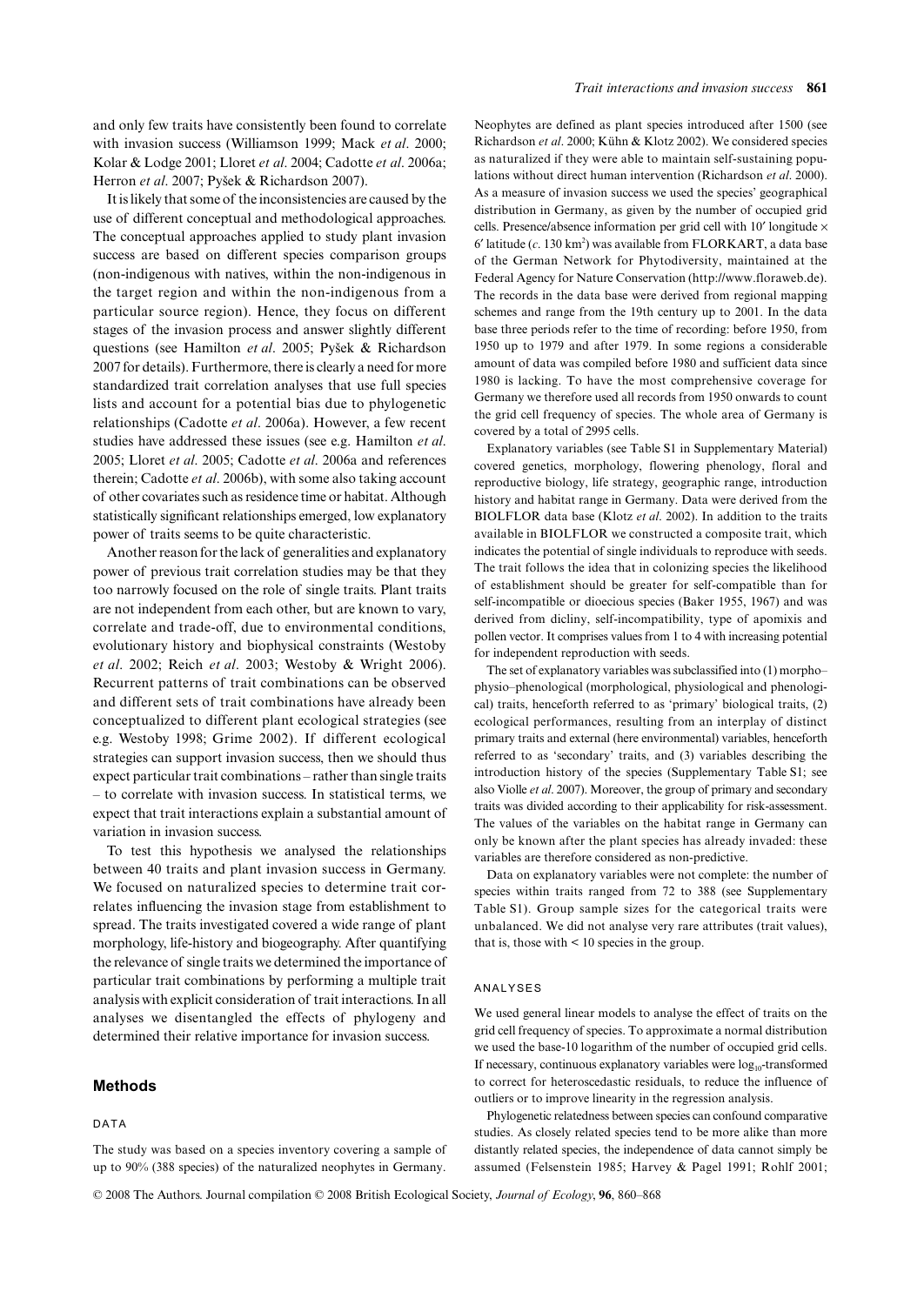#### **862** *E. C. Küster* et al.

Freckleton *et al*. 2002). An over-estimation of the statistical degrees of freedom due to non-independence in data results in pseudoreplication (Hurlbert 1984). Furthermore, phylogenetic effects may promote bias in the parameter estimates (see Peres-Neto 2006). However, there has been substantial debate in literature concerning phylogenetic correction and its application (see Garland *et al*. 2005; Carvalho *et al*. 2006; Sol *et al*. 2008 and references therein for recent commentaries and for summaries on methods). We accounted for the phylogenetic relationships between the species following Desdevises *et al*. (2003; see also Diniz-Filho *et al*. 1998). We expressed the phylogeny in the form of principal coordinates via a principal coordinate analysis (PCoA) (see Supplementary Appendix S1). Principal coordinates (PCos) significantly explaining variation in grid cell frequency  $(P < 0.05)$  were included as covariates in the phylogenetic informed (PI) models to correct for phylogenetic relationships. We also conducted cross-species (CS) analyses to partition the variation explained into the portion of variation explained strictly by traits, strictly by phylogeny and by that part correlating with both (see Supplementary Appendix S1 and Westoby *et al*. 1995; Desdevises *et al*. 2003).

First, we analyzed all traits separately in single trait models. In the models with start and end of flowering season we allowed for curvilinear relationships by including second and third order polynomials, as the assumption of linear trends for these traits is not selfevident. We used an *F*-test based on sequential sums of squares (Type I SS) to test for the significance of traits, and for factors with more than two levels we completed our analyses by performing *a posteriori* comparisons. We used general multiple comparisons, type Tukey, allowing for covariates and imbalance (Bretz *et al*. 2002, 2004). The procedure accounts for correlations between the test statistics by using the exact multivariate *t*-distribution (see Westfall 1997; Bretz *et al*. 2001 for details).

Secondly, we performed a multiple trait analysis. The high number of potential explanatory variables, each containing a different set of missing values, required data reduction methods prior to model development. We excluded all variables not (marginally) significant in PI single trait analysis from the modelling procedure. An exception was growth form, since we hypothesized that different traits might be relevant for the different growth forms. Furthermore, we did not consider non-predictive variables, variables with more than 30% of missing values, and variables, only available for, and applicable to, specific plant species groups. We assessed the collinearity and redundancy in the resulting set of variables by performing hierarchical variable clustering, agglomeration method complete linkage, with squared Spearman's rank correlation coefficients as similarity measures (Harrell 2001). We picked one variable from each cluster, with clusters of correlated variables defined by a similarity level of squared Spearman's rank correlation coefficient ≥ 0.49. In selecting variables from clusters, a decision was taken in favour of primary biological traits. As secondary measures of ecological performance result from the interplay of multiple distinct biological, ecological and physiological traits (Pysek & Richardson 2007; Violle *et al*. 2007) their inclusion only seems to be reasonable when primary biological traits covering these aspects are not available. Eight variables were derived from this exploratory process of data reduction (see Supplementary Table S1) and considered in the subsequent multivariable modelling. The sample design was non-orthogonal, including missing cells, so that not all interactions were estimable. We regarded all sensible twofold interactions (Quinn & Keough 2002) and we pre-selected those interactions with sufficient combinations (see Table S2 for full model). To avoid correlation between main effects and their interactions we standardized all continuous explanatory variables. We simplified the model by performing a backward selection procedure using the Akaike information criterion. Pre-selected phylogenetic PCos were kept in the model as covariates. *F*-ratio statistics for the effects in the final model were based on Type III sums of squares. We calculated the amount of variation explained strictly due to interactions by subtracting the amount of variation explained in the final model excluding interactions from the final model including interactions.

All statistical analyses were performed within R (R Development Core Team 2005, Version 2.2.1) using the packages MASS (Venables & Ripley 2002), multcomp (Bretz *et al*. 2004), effects (Fox 2005), Hmisc (Harrell 2006) and car (Fox 2007).

# **Results**

#### SINGLE TRAIT ANALYSES

We found distinctive traits significantly associated with grid cell frequency of neophytes in single trait analyses (Table 1). However, the explanatory power of most of the single trait models was quite poor, even when phylogenetic information was incorporated (range  $R^2$  all PI models: 0.053–0.191). In general, neither phylogenetic effects nor traits explained a considerable amount of variation (see Table 1). The measures of ecological performance in Germany were the best explanatory variables. Variation explained strictly due to the trait was highest for the number of vegetation units inhabited (14.9%). However, the group of habitat range variables (Table 1) entirely comprises non-predictive variables, that is, those without relevance for risk assessment. The year of first occurrence in the wild was also a comparably good predictor (9.5%). The highest proportion of variation explained by primary and predictive traits was, however, only 3.3% (see Table 1). Depending on the trait and the species subset, phylogeny and traits jointly explained up to 3.9% (Table 1) and strictly phylogenetic effects from 1.2% to 8.4%.

Single trait analysis indicated that polyploid species on average occupied a higher number of grid cells than diploid species. Annuals were more widely distributed than perennials. Species developing runners were more widespread than those generating rhizomes. Species occupied more grid cells the longer their flowering period, the later the end of their flowering season and the higher their potential for independent reproduction with seeds. Furthermore, the single trait models indicated that neophytes were more common the higher the number of floristic zones occupied and the earlier their time of occurrence in Germany. Finally, all variables relating to the habitat range in Germany were significantly associated with invasion success (Table 1). Classification of species with respect to their occurrence in urban areas showed that urbanoneutral species were the most frequent. The number of hemerobic levels, habitat types, vegetation formations and vegetation units were positively correlated with map grid cell frequency.

#### MULTIPLE TRAIT ANALYSES

Of the eight variables considered for multivariable modelling five were important for model development. The minimum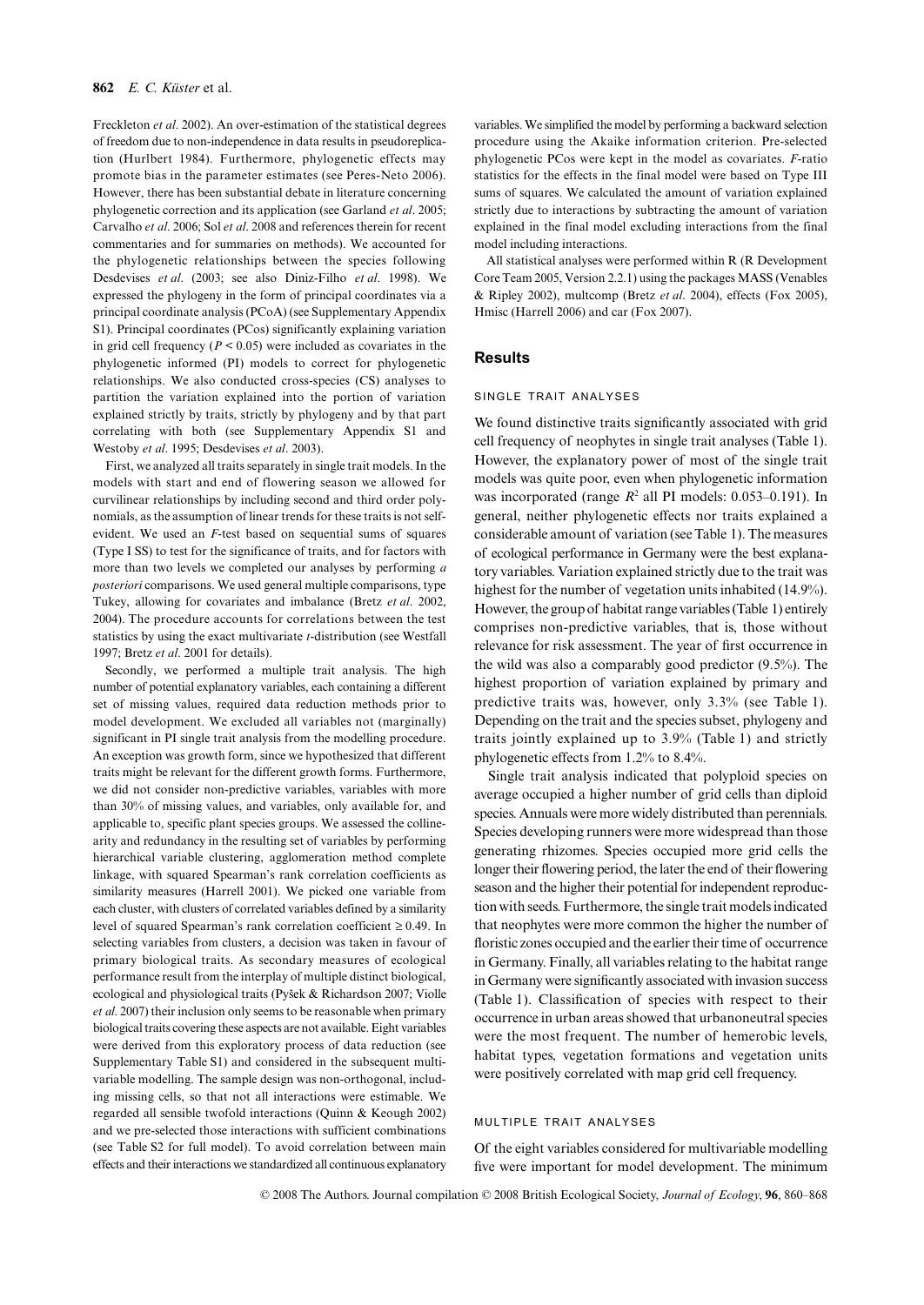| Variable                                | CS    |                |                  | PI    |                  |                  | Variation explained (%)  |            |
|-----------------------------------------|-------|----------------|------------------|-------|------------------|------------------|--------------------------|------------|
|                                         | d.f.  | $\overline{F}$ | $\boldsymbol{P}$ | d.f.  | $\boldsymbol{F}$ | $\boldsymbol{P}$ | Phylogeny and trait      | Trait only |
| Genetics                                |       |                |                  |       |                  |                  |                          |            |
| <b>Ploidy</b>                           | 1,344 | 6.15           | $0.01*$          | 1,343 | 8.15             | $0.005*$         | $-0.5$                   | 2.2        |
| Morphology                              |       |                |                  |       |                  |                  |                          |            |
| Life span                               | 1,350 | 4.48           | 0.04             | 1,348 | 4.9              | 0.03             | $\bf{0}$                 | 1.3        |
| Vegetative propagation and dispersal    | 4,329 | 3.47           | $0.009*$         | 4,328 | 1.75             | 0.14             | 2.0                      | 2.0        |
| Existence of storage organs             | 1,380 | 3.03           | 0.08             | 1,378 | 1.33             | 0.25             |                          |            |
| <b>Storage organs</b>                   | 4,288 | 4.11           | $0.003*$         | 4,287 | 2.51             | 0.04             | 2.1                      | 3.3        |
| <b>Shoot metamorphoses</b>              | 4,323 | 4.46           | $0.002*$         | 4,320 | 2.51             | 0.04             | 2.4                      | 2.8        |
| Flowering phenology                     |       |                |                  |       |                  |                  |                          |            |
| Length of flowering season              | 1,377 | 15.74          | $< 0.001*$       | 1,376 | 12.9             | $< 0.001*$       | 0.8                      | 3.2        |
| End of flowering season                 | 1,377 | 11.82          | $< 0.001*$       | 1,376 | 7.48             | $0.007*$         | 1.2                      | 1.9        |
| Floral and reproductive biology         |       |                |                  |       |                  |                  |                          |            |
| Independence in reproduction with seeds | 1,273 | 6.19           | $0.01*$          | 1,270 | 6.63             | $0.01*$          | $\bf{0}$                 | 2.2        |
| Pollen vector                           | 2,326 | 4.77           | $0.009*$         | 2,324 | 2.88             | 0.06             | 1.2                      | 1.6        |
| Life strategy                           |       |                |                  |       |                  |                  |                          |            |
| Ecological strategy types               | 5,347 | 3.12           | $0.009*$         | 5,345 | 1.91             | 0.09             | 1.7                      | 2.6        |
| Ruderal life strategy                   | 1,357 | 3.23           | 0.07             | 1,355 | 3.19             | 0.08             |                          |            |
| Native geographic range                 |       |                |                  |       |                  |                  |                          |            |
| Number of floristic zones               | 1,322 | 3.25           | 0.07             | 1,319 | 5.29             | 0.02             | $-0.5$                   | 1.5        |
| Old world vs. new world only            | 1,333 | 2.96           | 0.09             | 1,331 | 2.42             | 0.12             | $\overline{\phantom{0}}$ |            |
| Introduction history                    |       |                |                  |       |                  |                  |                          |            |
| Year of first occurrence in the wild    | 1,134 | 20.75          | $< 0.001*$       | 1,133 | 14.88            | $< 0.001*$       | 3.9                      | 9.5        |
| Habitat range in Germany                |       |                |                  |       |                  |                  |                          |            |
| <b>Urbanity</b>                         | 2,331 | 12.93          | $< 0.001*$       | 2,329 | 12.32            | $< 0.001*$       | 0.7                      | 6.6        |
| <b>Number of hemerobic levels</b>       | 1,338 | 6.25           | $0.01*$          | 1,335 | 6.63             | $0.01*$          | $\bf{0}$                 | 1.8        |
| Number of habitat types                 | 1,351 | 49.63          | $< 0.001*$       | 1,348 | 38.71            | $< 0.001*$       | 3.1                      | 9.3        |
| Number of vegetation formations         | 1,305 | 22.98          | $< 0.001*$       | 1,303 | 19.31            | $< 0.001*$       | 1.3                      | 5.7        |
| Number of vegetation units              | 1,305 | 59.84          | $< 0.001*$       | 1.303 | 55.63            | $< 0.001*$       | 1.5                      | 14.9       |

Table 1. Cross-species (CS) and phylogenetic informed (PI) single trait models with invasion success (log<sub>10</sub>-transformed number of occupied grid cells) as dependent variable

In CS analyses each trait served as independent variable and in PI analysis each trait plus pre-selected phylogenetic principal coordinates were tested as independent variables. Results for variables with  $P < 0.1$  in CS and/or PI analysis are depicted in the table. Variables with  $P \ge 0.1$  were DNA content, life form, growth form, existence of vegetative propagation and dispersal, root metamorphoses, leaf anatomy, leaf persistence, start of flowering season, strategy types of reproduction, floral UV-pattern, floral UV-reflection, blossom type, types of generative diaspores, weight generative diaspores, weight germinules, zonal distribution, continents, oceanity, amplitude in continentality–oceanity gradient, mode of immigration. Results for phylogenetic covariates and variation explained by strictly phylogenetic effects are not presented. Variation partitioning was applied for variables significant in CS and/or PI analyses. Results with  $P < 0.05$  and variables with consistent findings in both analyses are in bold. Asterisks indicate results with  $P < 0.05$  after controlling the false discovery rate (Benjamini & Hochberg 1995), column by column.

adequate model contained ploidy, pollen vector, shoot metamorphoses and length and end of flowering season (Table 2). Growth form, life span and number of floristic zones occupied were not relevant. Three interactions remained in the model (Table 2). The minimum adequate model explained 23.3% of variation in grid cell frequency (multiple  $R^2$ ). 3.4% of variation explained was strictly attributed to phylogenetic effects and 4.3% to joint effects (Fig. 1). The main portion of variation explained resulted solely from effects of traits (15.6%). Nearly two-thirds of this portion was attributed exclusively to trait interactions (Fig. 1).

The effect of the length of flowering season on invasion success differed among pollination types (Fig. 2). In contrast to insect- and self-pollinated species, grid cell frequency of wind-pollinated species was negatively correlated with the length of flowering season. Frequencies for insect- and self-pollinated

species showed a somewhat positive trend, but for insectpollinated species this relationship was very weak. Furthermore, the effect of the end of flowering varied between diploid and polyploid neophytes (Fig. 3). In particular, polyploid species tended to be more widespread the later the end of flowering. The effect of the end of flowering season also differed among shoot morphologies (Fig. 3). For species with pleiocorms, without shoot metamorphosis and, in particular, for species with rhizomes, grid cell frequency was more or less positively associated with a later end of flowering season. For species with runners the opposite trend was observed.

# **Discussion**

As expected, single traits held little explanatory value for plant invasion success. The conspicuous increase of variation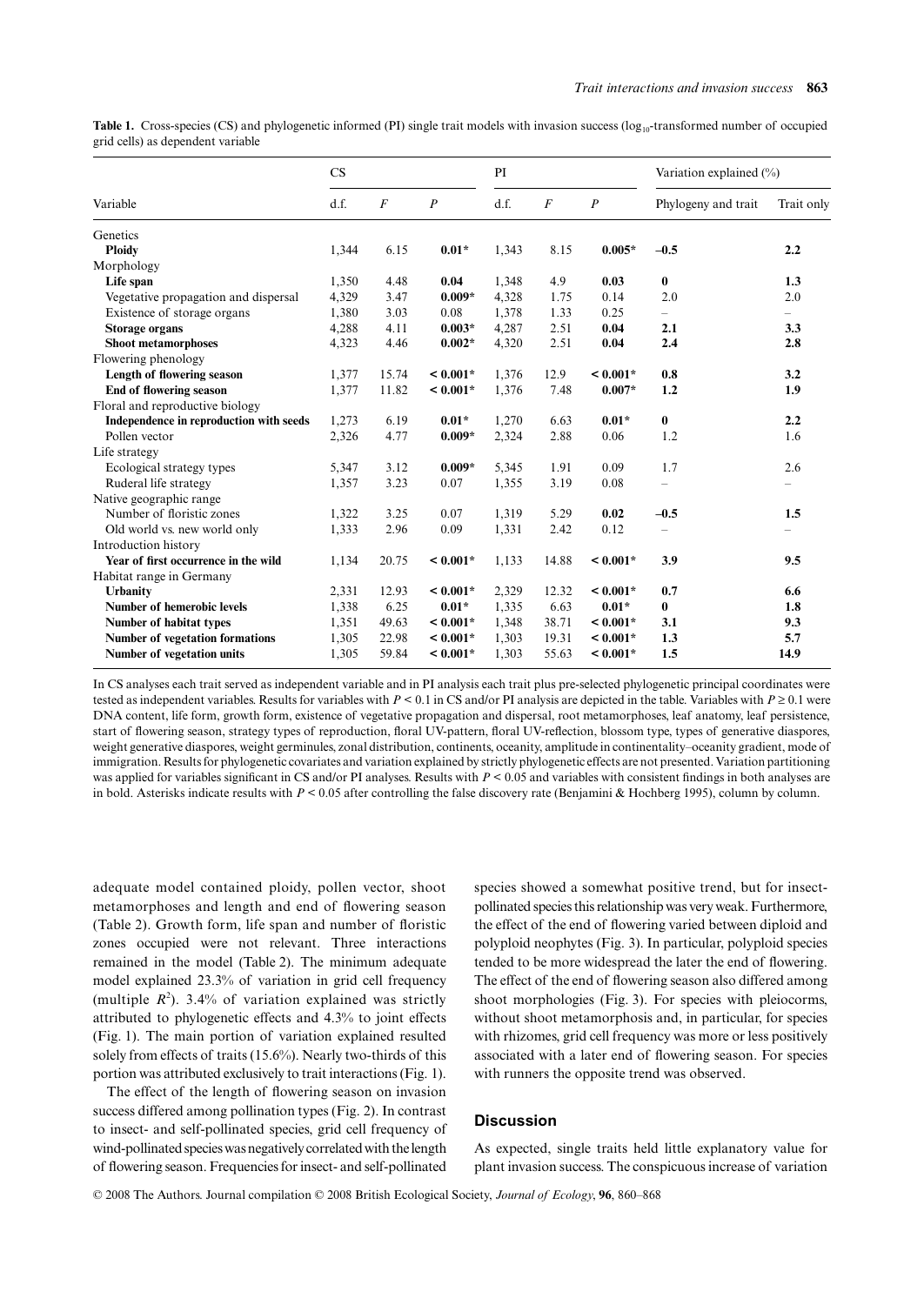| Source                                  | d.f.           | SS     | F      | P    |
|-----------------------------------------|----------------|--------|--------|------|
| Principal coordinate 1                  | 1              | 1.415  | 2.33   | 0.13 |
| Principal coordinate 3                  | 1              | 2.883  | 4.76   | 0.03 |
| Pollen vector                           | $\overline{c}$ | 1.889  | 1.56   | 0.21 |
| Ploidy                                  | 1              | 0.0003 | 0.0005 | 0.98 |
| Shoot metamorphoses                     | 3              | 2.865  | 1.58   | 0.20 |
| Length of flowering season              | 1              | 0.019  | 0.03   | 0.86 |
| End of flowering season                 |                | 1.754  | 2.89   | 0.09 |
| Pollen vector $\times$ Length           | 2              | 4.304  | 3.55   | 0.03 |
| of flowering season                     |                |        |        |      |
| $Ploidy \times End$ of flowering season | 1              | 2.140  | 3.53   | 0.06 |
| Shoot metamorphoses $\times$ End        | 3              | 5.732  | 3.15   | 0.03 |
| of flowering season                     |                |        |        |      |
| Residual                                | 164            | 99.431 |        |      |

**Table 2.** anova table on the effect of traits and phylogenetic covariates on invasion success  $(log_{10}$ -transformed number of occupied grid cells) for the final model

Akaike information criterion served for determining the variables in the final model. Phylogenetic principal coordinates were kept in the model as covariates.  $R^2$  adjusted = 0.158,  $R^2$  multiple = 0.233.



**Fig. 1.** Variation partitioning in the simplified final model (in percent). Variation in invasion success explained by the simplified final model 23.3%. Left-hand pie chart: variation partitioning among traits and phylogeny. Right-hand cut out: variation explained exclusively by traits (15.6%). Trait interactions: amount of variation strictly due to interactions; Traits n.d.: Allocation of variation explained between main effects of traits only, and main effects of traits and interactions jointly. Variation explained by main effects and interactions jointly was not determined, because variation explained by main effects only could not be determined as it is not permissible to calculate a model with higher order terms only.

explained in the multiple trait analysis resulted mostly from trait interactions (Fig. 1). This suggests that coarse-scale patterns detected in the single trait analyses are underlain by some much more detailed fine-scale patterns of major importance (see Figs 2–3).

# INFLUENCE OF TRAITS ON INVASION SUCCESS

Single trait analysis indicated that traits significantly associated with plant invasion success in Germany are linked to flowering and reproductive biology, ecological tolerance and the residence time of the species. The relevance of the potential for independent reproduction with seeds suggests that Baker's law applies to invasion success as well (see also Rambuda &



**Fig. 2.** Interaction between pollen vector and length of flowering season. Relationship between  $log_{10}$  (number of occupied grid cells) and  $log_{10}$  (length of flowering season) for wind, insect and selfpollinated plant species; fitted values with 95% confidence intervals. Distribution of data is presented in Supplementary Table S3.

Johnson 2004; van Kleunen & Johnson 2007). Consistent with previous studies the single trait analysis also suggested that a longer flowering period was positively correlated with invasion success (see e.g. Lloret *et al*. 2005; Cadotte *et al*. 2006b). Other studies, however, failed to detect a significant effect of flowering phenology (Thompson *et al*. 1995; Williamson & Fitter 1996; Celesti-Grapow *et al*. 2003) and pollen vector has already performed badly in a series of studies (see summary in Pyšek & Richardson 2007). The results from the multiple trait analysis may provide an explanation for the lack of clarity. The influence of the length of flowering season on invasion success depended on the pollen vector (Fig. 2). In contrast to insect- or self-pollinated neophytes, wind-pollinated species were less frequent the longer the flowering season. It is likely that wind-pollinated plants simply do not gain from a longer flowering season. A longer flowering season either means that the individuals flower longer, thus investing in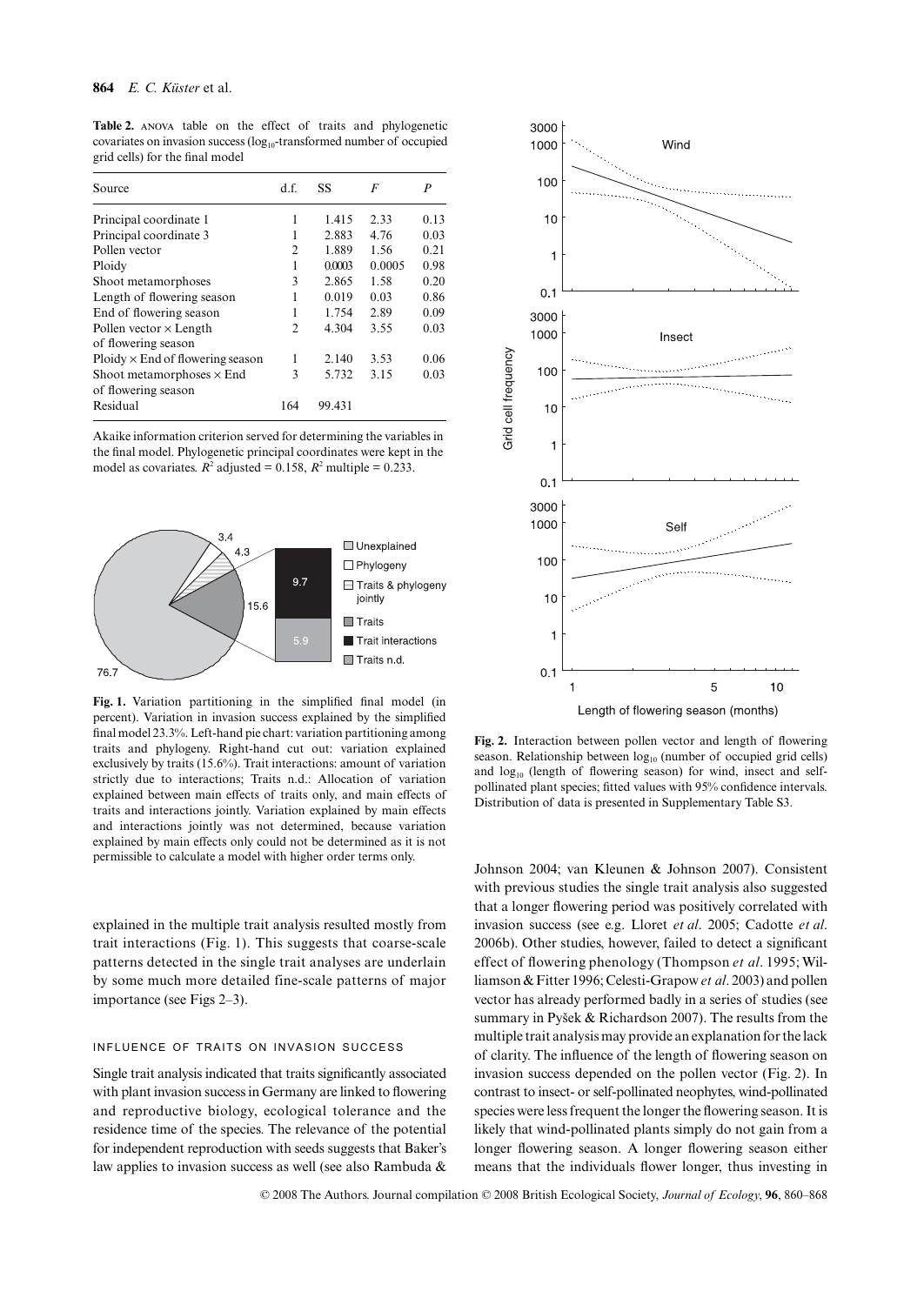

metamorphoses (c–f ) with end of flowering season. Relationship between  $log_{10}$  (number of occupied grid cells) and end of flowering for diploid and polyploid plant species and for species with different shoot metamorphoses (Runners: Usually lateral shoots with long thin internodes and adventitious roots. Severance from the mother plant causes the formation of individual ramets. Pleiocorm: System of compact, perennial shoots occurring at the proximal end of the persistent primary root. The connections between the shoots and the primary root are persistent. Rhizom: Transformed shoot growing subterraneously or close to the soil surface, mostly thickened with short internodes, with adventitious roots and (mostly) scale-like leaves.). Fitted values with 95% confidence intervals. Distribution of data is presented in Supplementary Table S3.

**Fig. 3.** Interaction of ploidy (a, b) and shoot

flower production for a longer time, and/or that the time frame for reproduction of the species is longer, thus reducing synchrony in the flowering of the individuals. Wind-pollinated species, however, are known to have very well-defined flowering seasons. Moreover, because of its passive nature, the efficiency of wind-pollination is expected to be enhanced by intrapopulation synchronization, like a mass release of pollen occurring upon specific environmental cues, and therefore shorter durations of flowering (Whitehead 1969; Rabinowitz *et al*. 1981; Whitehead 1983; Proctor *et al*. 1996; but see Bolmgren *et al*. 2003). The multiple trait analysis also suggested a more complex pattern for the correlation between the end of flowering season and invasion success (Fig. 3). The relationship depended on the shoot morphology of species. In contrast to the generation of runners, the nature of vegetative reproduction in rhizomes and pleiocorms does not notably support dispersal or spread. Potentially, the positive effect of a later flowering end points to the importance of seed production for spread in these species. Moreover, a later flowering end could confer an advantage by avoiding competition in the local community (see also Celesti-Grapow *et al*. 2003). Furthermore, the advantage of polyploidy in invasion success seemed to be constrained by the end of flowering season. Various characteristics of polyploids have been suggested to confer an advantage in colonization or to entail a wider

ecological tolerance (see e.g. Soltis & Soltis 2000; Soltis *et al*. 2003 for details) and lately polyploidy has also been proven important for invasion success (see Verlaque *et al*. 2002; Pandit 2006). The particular relevance of a late end of the flowering season for the polyploids may reflect the influence of a longer flowering season with a later flowering end (correlation between end and length of flowering: Pearson's *r*: 0.66,  $N = 181$ ,  $P \le 0.001$ ). As polyploids had a later start of the flowering season than diploids (CS analysis, anova:  $F_{1,179} = 5.919$ ,  $P = 0.02$ ; PI analysis, ANCOVA:  $F_{1,174} = 9.072$ ,  $P = 0.003$ ) a particularly early end may be disadvantageous.

# IMPORTANCE OF TRAIT INTERACTIONS FOR INVASION SUCCESS

Our results suggest that particular combinations of trait attributes rather than distinctive attributes *per se* determine invasion success. Clearly, the patterns detected require further effort to explore the underlying processes. However, the majority of traits investigated cannot explain much of the variation in single trait analysis. Only the year of first occurrence in the wild and the habitat range variables for Germany accounted for a sufficient amount of variation, but these variables are no primary biological traits (for the influence of the time since introduction on invasion success of plants in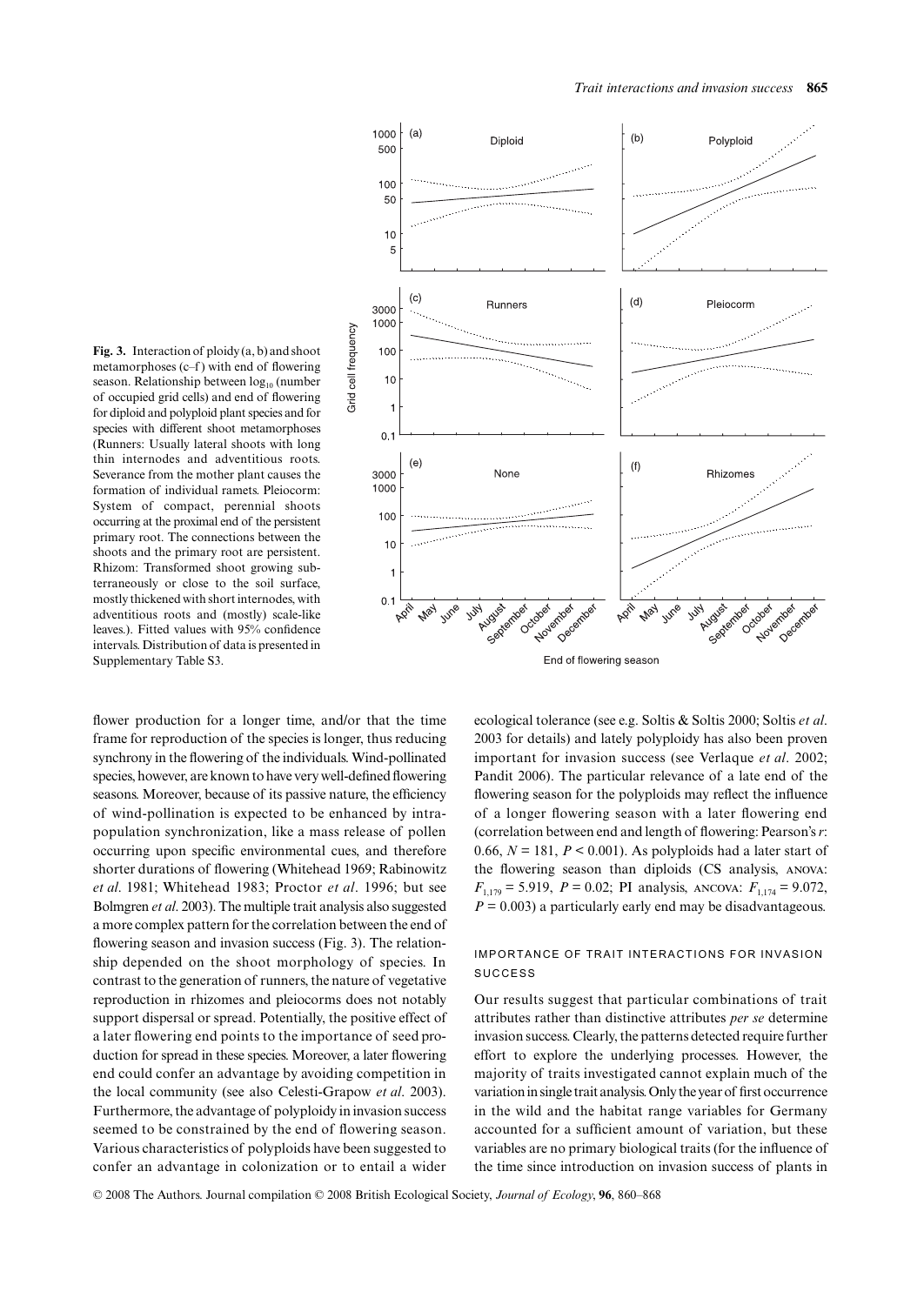Germany see also Kühn & Klotz 2003; for details on the influence of habitat range on invasion success see also Kühn *et al*. 2004). The year of first occurrence in the wild, a proxy for residence time, can represent another dimension of propagule pressure (Pysek & Jarosík 2005; Rejmánek *et al*. 2005b; Richardson & Pysek 2006). The longer a species is present in a certain region, the more propagules it is able to produce and disperse. Also evolutionary adjustments can take place during this time (see Mack *et al*. 2000; Mooney & Cleland 2001; Sakai *et al*. 2001). The secondary measures of ecological performance presumably pool together species with varying primary biological attributes. Hence, this result may only underline once more the relevance of a distinctive combination of attributes. Specific combinations of attributes have previously been ascribed to invasion success. Newsome & Noble (1986), for instance, clustered successful plant invaders according to their combination of attributes and proposed they could be characterized as 'gap grabbers', 'competitors', 'survivors' and 'swampers'. Plant species variation in traits is not random (Westoby & Leishman 1997). Some combinations of attributes are more common than others and not all combinations are possible. It is therefore likely that trait values which link to invasion success are not universal (see also Mack *et al*. 2000), but vary depending on particular trait combinations. The investigation of interactions in multispecies studies between especially primary biological traits has, however, only recently been considered in the search for traits favouring invasion success. Herron *et al*. (2007) allowed the slope parameters for traits to vary across growth forms of woody species, when developing a predictive model for woody plant species, and found pronounced differences for some relationships. However, they did not take account of phylogenetic relationships in their analysis. Lloret *et al*. (2005) fitted interactions among a variety of primary biological traits, but did not find any importance of the interactions. This may be a direct consequence of a separation between habitats in their study, which revealed that trait attributes favouring invasiveness in plant species vary among different habitats (see also Pysek *et al*. 1995). Hence, one may argue that the importance of interactions in our analyses reflects some kind of habitat dependency in attributes favouring invasion success. However, the question of whether our results point to different plant strategies associated with invasion success in different habitats, or whether the findings hold for general plant strategies across different habitats, has to be left to future research.

#### CONCLUDING REMARKS

While the amount of variation explained increased from single to multiple trait analysis, a fairly large part remained unexplained (76.7%). One limitation of our study is that we could not take account of all traits and interactions. Although it seems likely that traits linked to reproduction and ecological tolerance are important for invasion success, it is crucial to note that the evidence is indirect and the patterns detected are of a correlative nature. Anyhow, a growing body of research

suggests that success of plant species is influenced by a series of processes or filters within each stage of invasion (Heger 2001; Theoharides & Dukes 2007). Thus, it is likely that other factors beside biological traits are also important for invasion success, for example, the number of introductions of the species, the residence time, and within study site heterogeneity in physical factors (Rejmánek *et al*. 2005a; Theoharides & Dukes 2007). In this context, it also remains to be evaluated to what extent our results depend on filters acting prior to establishment and which thus influenced the species pool analysed, for example, the prevalent environmental conditions in the study area or the traits of the resident community (see Theoharides & Dukes 2007; Moles *et al*. 2008). Nevertheless, our analysis does indicate that to disentangle the link between primary biological traits and invasion success it is necessary to consider that traits potentially interact. Our results therefore support the hypothesis that different ecological strategies can facilitate invasion success and show that particular trait combinations correlate with invasion success. Improved explanatory power of traits with our new approach can provide an important step forward in the risk assessment and management of new arrivals in regional floras.

## **Acknowledgements**

Authors are grateful to Walter Durka, Oliver Schweiger, Oliver Bossdorf, Adam Butler, Hans Cornelissen and two anonymous referees for their helpful comments. This work also benefited from discussion with Carsten Dormann, Gudrun Carl and colleagues of the INVASIONS project at the department of community ecology, UFZ – Helmholtz Centre for Environmental Research. Authors acknowledge funding by the Federal Ministry for Education and Research within the project INVASIONS (research grant 01LM0206) and the European Union within the FP 6 Integrated Project 'ALARM' (Assessing LArge scale environmental Risks with tested Methods; GOCE-CT-2003- 506675; see Settele *et al*. 2005).

# **References**

- Baker, H.G. (1955) Self-compatibility and establishment after 'long-distance' dispersal. *Evolution*, **9**, 347–349.
- Baker, H.G. (1967) Support for Baker's law as a rule. *Evolution*, **21**, 853–856. Benjamini, Y. & Hochberg, Y. (1995) Controlling the false discovery rate: a
- practical and powerful approach to multiple testing. *Journal of the Royal Statistical Society, B*, **57**, 289–300.
- Bolmgren, K., Eriksson, O. & Linder, H.P. (2003) Contrasting flowering phenology and species richness in abiotically and biotically pollinated angiosperms. *Evolution*, **57**, 2001–2011.
- Bretz, F., Genz, A. & Hothorn, L.A. (2001) On the numerical availability of multiple comparison procedures. *Biometrical Journal*, **43**, 645–656.
- Bretz, F., Hothorn, T. & Westfall, P. (2004) *multcomp: Multiple Tests and Simultaneous Confidence Intervals*. R package version 0.4–8.
- Bretz, F., Hothorn, T. & Westfall, P.H. (2002) On multiple comparisons in R. *RNewsletter*, **2/3**, 14–17.
- Cadotte, M.W., Murray, B.R. & Lovett-Doust, J. (2006a) Ecological patterns and biological invasions: using regional species inventories in macroecology. *Biological Invasions*, **8**, 809–821.
- Cadotte, M.W., Murray, B.R. & Lovett-Doust, J. (2006b) Evolutionary and ecological influences of plant invader success in the flora of Ontario. *Ecoscience*, **13**, 388–395.
- Carvalho, P., Diniz-Filho, J.A.F. & Bini, L.M. (2006) Factors influencing changes in trait correlations across species after using phylogenetic independent contrasts. *Evolutionary Ecology*, **20**, 591–602.
- Celesti-Grapow, L., Di Marzio, P. & Blasi, C. (2003) Temporal niche separation of the alien flora of Rome. *Plant Invasions: Ecological Threats and Management Solutions* (eds L. Child, J.H. Brock, G. Brundu, K. Prach, P. Pysek, M. Wade & M. Williamson), pp. 101–111. Backhuys, Leiden.

© 2008 The Authors. Journal compilation © 2008 British Ecological Society, *Journal of Ecology*, **96**, 860–868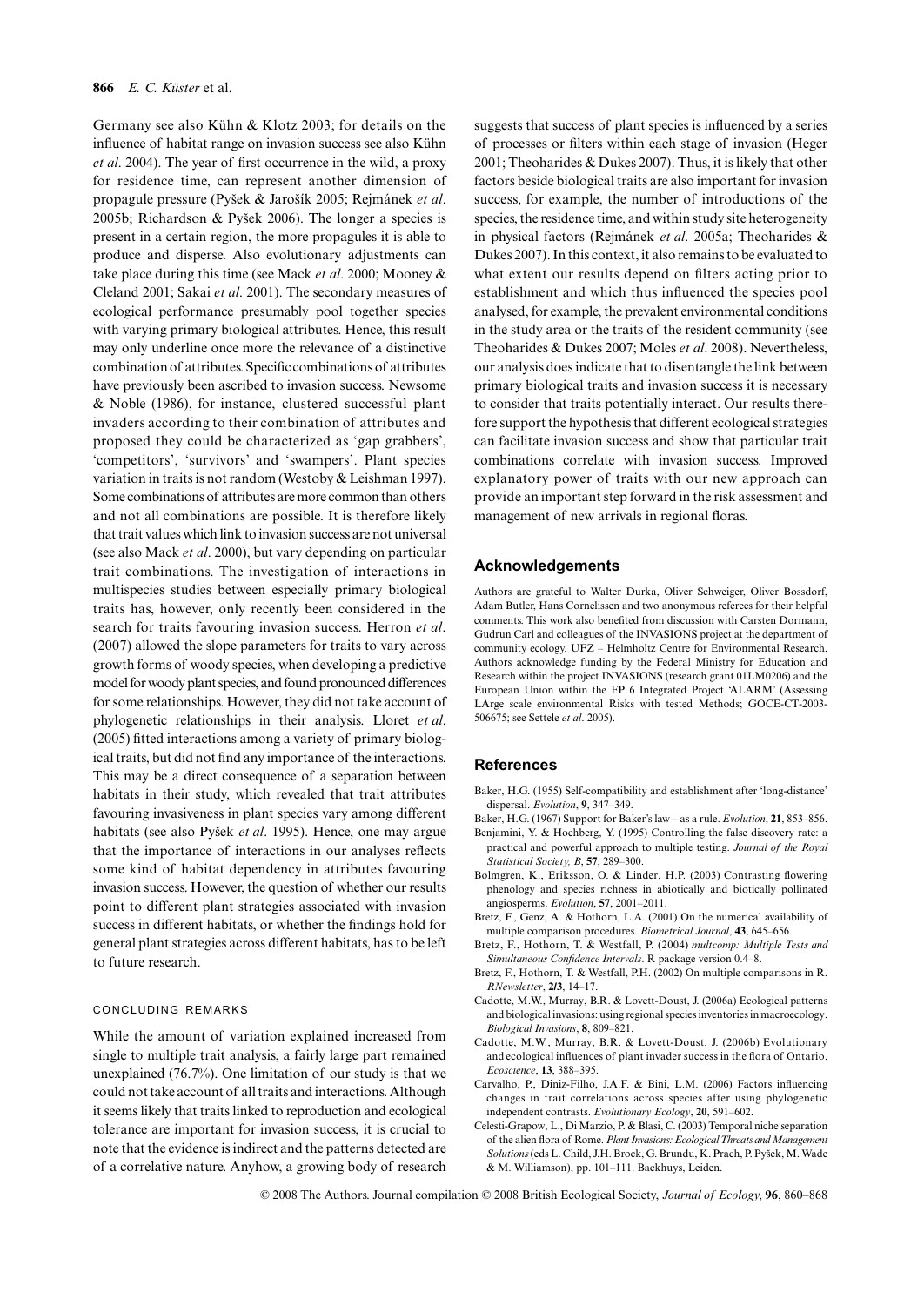- Darwin, C. (1859) *On the Origin of Species by Means of Natural Selection, or the Preservation of Favoured Races in the Struggle for Life*. John Murray, London.
- Desdevises, Y., Legendre, P., Azouzi, L. & Morand, S. (2003) Quantifying phylogenetically structured environmental variation. *Evolution*, **57**, 2647– 2652.
- Diniz-Filho, J.A.F., De Sant' Ana, C.E.R. & Bini, L.M. (1998) An eigenvector method for estimating phylogenetic inertia. *Evolution*, **52**, 1247–1262.
- Felsenstein, J. (1985) Phylogenies and the comparative method. *American Naturalist*, **125**, 1–15.
- Fox, J. (2005) *effects: Effect Displays for Linear and Generalized Linear Models*. R package version 1.0–8.
- Fox, J. (2007) *car: Companion to Applied Regression*. R package version 1.2–7.
- Freckleton, R.P., Harvey, P.H. & Pagel, M. (2002) Phylogenetic analysis and comparative data: a test and review of evidence. *American Naturalist*, **160**, 712–726.
- Garland, T., Bennett, A.F. & Rezende, E.L. (2005) Phylogenetic approaches in comparative physiology. *Journal of Experimental Biology*, **208**, 3015– 3035.
- Grime, J.P. (2002) *Plant Strategies, Vegetation Processes, and Ecosystem Properties, Second Edition*. John Wiley & Sons Ltd, Chichester.
- Hamilton, M.A., Murray, B.R., Cadotte, M.W., Hose, G.C., Baker, A.C., Harris, C.J. & Licari, D. (2005) Life-history correlates of plant invasiveness at regional and continental scales. *Ecology Letters*, **8**, 1066–1074.
- Harrell, F.E. Jr. (2001) *Regression Modeling Strategies: With Applications to Linear Models, Logistic Regression, and Survival Analysis*. Springer, New York.
- Harrell, F.E. Jr. (2006) *Hmisc: Harrell Miscellaneous*. R package version  $3.0 - 10$
- Harvey, P.H. & Pagel, M.D. (1991) *The Comparative Method in Evolutionary Biology*. Oxford University Press, Oxford.
- Heger, T. (2001) A model for interpreting the process of invasion: crucial situations favouring special characteristics of invasive species. *Plant Invasions: Species Ecology and Ecosystem Management* (eds G. Brundu, J. Brock, I. Camarda, L. Child & M. Wade), pp. 3–10. Backhuys, Leiden.
- Herron, P.M., Martine, C.T., Latimer, A.M. & Leicht-Young, S.A. (2007) Invasive plants and their ecological strategies: prediction and explanation of woody plant invasion in New England. *Diversity and Distributions*, **13**, 633–644.
- Hurlbert, S.H. (1984) Pseudoreplication and the design of ecological field experiments. *Ecological Monographs*, **54**, 187–211.
- Klotz, S., Kühn, I. & Durka, W. (2002) *BIOLFLOR Eine Datenbank mit biologisch-ökologischen Merkmalen zur Flora von Deutschland*. Bundesamt für Naturschutz, Bonn.
- Kolar, C.S. & Lodge, D.M. (2001) Progress in invasion biology: predicting invaders. *Trends in Ecology and Evolution*, **16**, 199–204.
- Kühn, I. & Klotz, S. (2002) Floristischer Status und gebietsfremde Arten. *BIOLFLOR – Eine Datenbank mit biologisch-ökologischen Merkmalen zur Flora von Deutschland* (eds S. Klotz, I. Kühn & W. Durka), pp. 47–56. Bundesamt für Naturschutz, Bonn.
- Kühn, I. & Klotz, S. (2003) The alien flora of Germany basics from a new German database. *Plant Invasions: Ecological Threats and Management Solutions* (eds L.E. Child, J.H. Brock, G. Brundu, K. Prach, P. Pysek, P.M. Wade & M. Williamson), pp. 89–100. Backhuys, Leiden.
- Kühn, I., Brandenburg, M. & Klotz, S. (2004) Why do alien plant species that reproduce in natural habitats occur more frequently? *Diversity and Distributions*, **10**, 417–425.
- Lloret, F., Médail, F., Brundu, G. & Hulme, P.E. (2004) Local and regional abundance of exotic plant species on Mediterranean islands: are species traits important? *Global Ecology and Biogeography*, **13**, 37–45.
- Lloret, F., Médail, F., Brundu, G., Camarda, I., Moragues, E., Rita, J., Lambdon, P. & Hulme, P.E. (2005) Species attributes and invasion success by alien plants on Mediterranean islands. *Journal of Ecology*, **93**, 512–520.
- Lodge, D.M. (1993) Biological invasions: lessons for ecology. *Trends in Ecology & Evolution*, **8**, 133–137.
- Mack, R.N., Simberloff, D., Lonsdale, W.M., Evans, H., Clout, M. & Bazzaz, F.A. (2000) Biotic invasions: causes, epidemiology, global consequences, and control. *Ecological Applications*, **10**, 689–710.
- Moles, A.T., Gruber, M.A.M. & Bonser, S.P. (2008) A new framework for predicting invasive plant species. *Journal of Ecology*, **96**, 13–17.
- Mooney, H.A. & Cleland, E.E. (2001) The evolutionary impact of invasive species. *Proceedings of the National Academy of Sciences of the United States of America*, **98**, 5446–5451.
- Newsome, A.E. & Noble, I.R. (1986) Ecological and physiological characters of invading species. *Ecology of Biological Invasions* (eds R.H. Groves & J.J. Burdon), pp. 1–20. Cambridge University Press, Cambridge.
- Pandit, M.K. (2006) Continuing the search for pattern among rare plants: are diploid species more likely to be rare? *Evolutionary Ecology Research*, **8**, 543–552.
- Peres-Neto, P.R. (2006) A unified strategy for estimating and controlling spatial, temporal and phylogenetic autorcorrelation in ecological models. *Oecologia Brasiliensis*, **10**, 105–119.
- Proctor, M., Yeo, P. & Lack, A. (1996) *The Natural History of Pollination*. Timber Press, Portland.
- Pysek, P. & Jarosík, V. (2005) Residence time determines the distribution of alien plants. *Invasive Plants: Ecological and Agricultural Aspects* (ed. S. Inderjit), pp. 77–96. Birkhäuser, Basel.
- Pysek, P. & Richardson, D.M. (2007) Traits associated with invasiveness in alien plants: where do we stand? *Biological Invasions* (ed. W. Nentwig), pp. 97–126. Springer-Verlag, Berlin.
- Pysek, P., Prach, K. & Smilauer, P. (1995) Relating invasion success to plant traits: an analysis of the Czech alien flora. *Plant Invasions: General Aspects and Special Problems* (eds P. Pysek, K. Prach, M. Rejmánek & M. Wade), pp. 39–60. SPB Academic Publishing, Amsterdam.
- Quinn, G.P. & Keough, M.J. (2002) *Experimental Design and Data Analysis for Biologists*. Cambridge University Press, Cambridge.
- R Development Core Team (2005) R: A Language and Environment for Statistical Computing. R Foundation for Statistical Computing, Vienna, Austria. ISBN 3-900051-07-0, URL [http://www.R-project.org.](http://www.R-project.org)
- Rabinowitz, D., Rapp, J.K., Sork, V.L., Rathcke, B.J., Reese, G.A. & Weaver, J.C. (1981) Phenological properties of wind-pollinated and insect-pollinated prairie plants. *Ecology*, **62**, 49–56.
- Rambuda, T.D. & Johnson, S.D. (2004) Breeding systems of invasive alien plants in South Africa: does Baker's rule apply? *Diversity and Distributions*, **10**, 409–416.
- Reich, P.B., Wright, I.J., Cavender-Bares, J., Craine, J.M., Oleksyn, J., Westoby, M. & Walters, M.B. (2003) The evolution of plant functional variation: traits, spectra, and strategies. *International Journal of Plant Sciences*, **164**, S143– S164.
- Rejmánek, M., Richardson, D.M. & Pysek, P. (2005b) Plant invasions and invasibility of plant communities. *Vegetation Ecology* (ed. E. van der Maarel), pp. 332–355. Blackwell Science Ltd, Oxford.
- Rejmánek, M., Richardson, D.M., Higgins, S.I., Pitcairn, M.J. & Grotkopp, E. (2005a) Ecology of invasive plants: state of the art. *Invasive Alien Species: A New Synthesis* (eds H.A. Mooney, R.N. Mack, J.A. McNeely, L.E. Neville, P.J. Schei & J.K. Waage), pp. 104–161. Island Press, Washington, DC.
- Richardson, D.M. & Pysek, P. (2006) Plant invasions: merging the concepts of species invasiveness and community invasibility. *Progress in Physical Geography*, **30**, 409–431.
- Richardson, D.M., Pysek, P., Rejmánek, M., Barbour, M.G., Panetta, F.D. & West, C.J. (2000) Naturalization and invasion of alien plants: concepts and definitions. *Diversity and Distributions*, **6**, 93–107.
- Rohlf, F.J. (2001) Comparative methods for the analysis of continuous variables: geometric interpretations. *Evolution*, **55**, 2143–2160.
- Sakai, A.K., Allendorf, F.W., Holt, J.S., Lodge, D.M., Molofsky, J., With, K.A. *et al*. (2001) The population biology of invasive species. *Annual Review of Ecology and Systematics*, **32**, 305–332.
- Sax, D.F., Gaines, S.D. & Stachowicz, J.J. (2005) Introduction. *Species Invasions: Insights into Ecology, Evolution, and Biogeography* (eds D.F. Sax, J.J. Stachowicz & S.D. Gaines), pp. 1–12. Sinauer Associates, Sunderland.
- Settele, J., Hammen, V., Hulme, P.E., Karlson, U., Klotz, S., Kotarac, M. *et al*. (2005) ALARM: Assessing LArge scale environmental Risks for biodiversity with tested Methods. *GAIA – Ecological Perspectives in Science, Humanities, and Economics*, **14**, 69–72.
- Sol, S., Vilà, M. & Kühn, I. (2008) The comparative analysis of historical alien introductions. *Biological Invasions*, doi: 10.1007/s10530-007-9189-7.
- Soltis, D.E., Soltis, P.S. & Tate, J.A. (2003) Advances in the study of polyploidy since plant speciation. *New Phytologist*, **161**, 173–191.
- Soltis, P.S. & Soltis, D.E. (2000) The role of genetic and genomic attributes in the success of polyploids. *Proceedings of the National Academy of Sciences of the United States of America*, **97**, 7051–7057.
- Theoharides, K.A. & Dukes, J.S. (2007) Plant invasion across space and time: factors affecting nonindigenous species success during four stages of invasion. *New Phytologist*, **176**, 256–273.
- Thompson, K., Hodgson, J.G. & Rich, T.C.G. (1995) Native and alien invasive plants: more of the same? *Ecography*, **18**, 390–402.
- van Kleunen, M. & Johnson, S.D. (2007) Effects of self-compatibility on the distribution range of invasive European plants in North America. *Conservation Biology*, **21**, 1537–1544.
- Venables, W.N. & Ripley, B.D. (2002) *Modern Applied Statistics with S. Fourth Edition*. Springer, New York.

© 2008 The Authors. Journal compilation © 2008 British Ecological Society, *Journal of Ecology*, **96**, 860–868